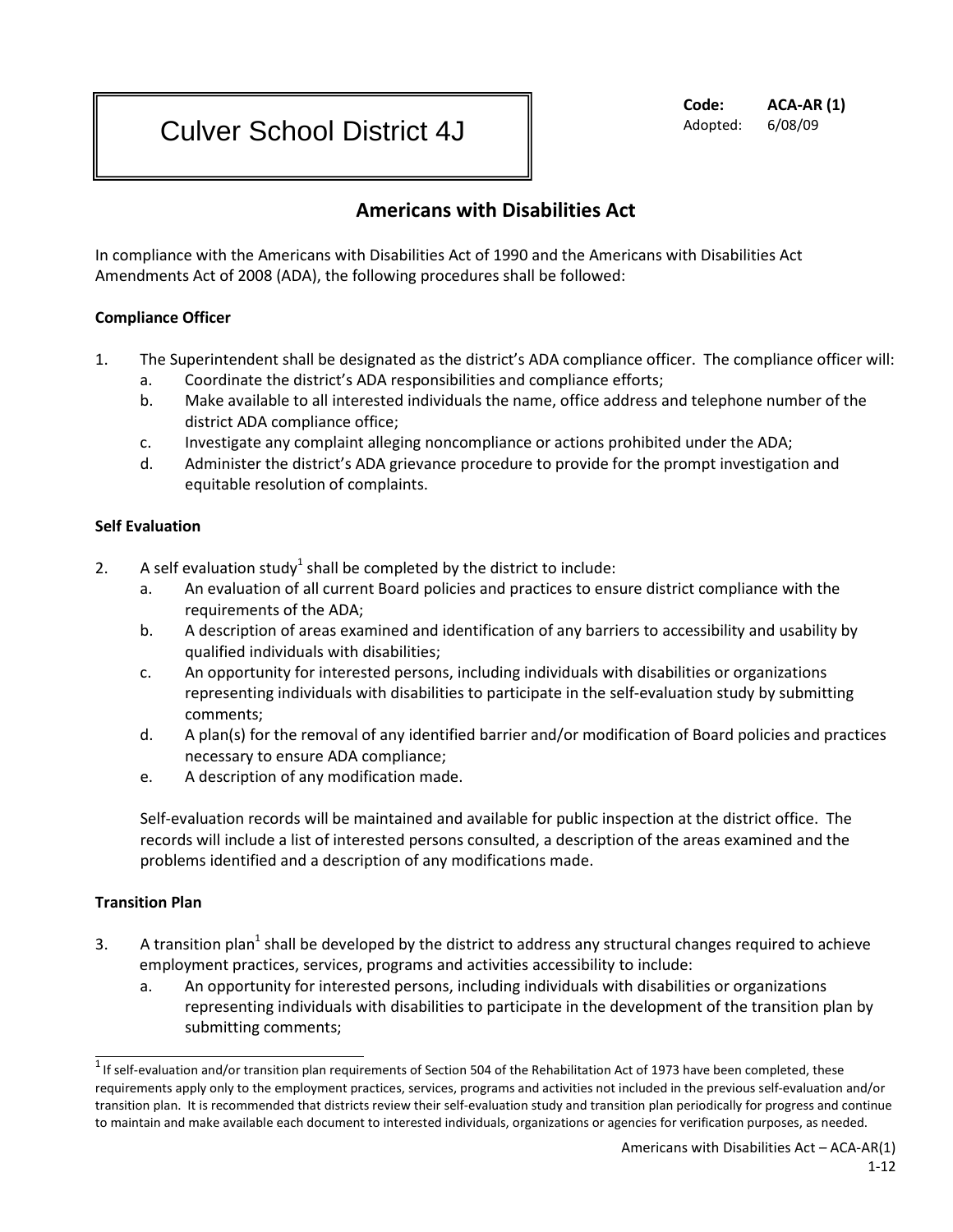- b. An identification of physical obstacles in facilities that limit accessibility to individuals with disabilities;
- c. A description in detail of the methods that will be used in removing barriers and making facilities accessible and/or steps and schedule necessary to complete the identified changes;
- d. An identification of the official responsible for implementation of the plan;
- e. An identification of steps that will be taken during each year of the transition period if longer than one year.

#### **Services, Programs, Activities Accessibility**

- 4. All district services, programs and activities shall be readily accessible to and usable by individuals with disabilities. In order to achieve accessibility, structural and nonstructural methods such as the acquisition or redesign of equipment, assignment of aides to beneficiaries and the provision of services at alternate accessible sites will be considered. Final decision of an appropriate method of providing program accessibility will be determined by the district in accordance with the provisions of the ADA;
	- a. Physical changes to an existing building, acquisition or construction of additional facilities will be required only when there is no other feasible way to make the services, programs or activities accessible;
	- b. Priority will be given to the method that results in the most integrated setting to encourage interaction among all users of the services, programs or activities, including individuals with disabilities;
	- c. No action will be taken that would fundamentally alter the services, programs or activities or result in undue financial or administrative burden to the district. Any such determination will take place as follows:
		- (1) The decision will be made by the superintendent or his/her designee;
		- (2) All resources available for use in the funding and operation of the services, programs or activities will be considered;
		- (3) A written statement of the reasons for reaching such decision will be maintained on file;
		- (4) The district will take other action appropriate to ensure that that individuals with disabilities receive the benefits of such services, programs and activities that would not result in such alteration or burden as determined by the district.

#### **Job Descriptions**

- 5. Job descriptions shall be maintained and provided in oral, written and/or videotaped form, reviewed and revised annually as needed to include:
	- a. All essential job functions. Essential job functions are those job duties that include, but are not limited to the following:
		- (1) The function is essential because the reason the position exists is to perform that function;
		- (2) The function is essential because of the limited number of employees available among whom the performance of that job function can be distributed;
		- (3) The function is so specialized that the incumbent is hired for his/her expertise or ability to perform the particular function.
	- b. Physical, mental, and emotional skills for each position as appropriate, and only to the extent such skills are in fact required and in practice;
	- c. Vocational and/or educational preparation requirements;
	- d. Attendance standards;
	- e. A statement that new job descriptions supersede prior descriptions for the position. All past and present job descriptions that do not reflect current requirements of the position are rescinded;
	- f. A statement on job descriptions, "I have read this job description and agree with its contents.";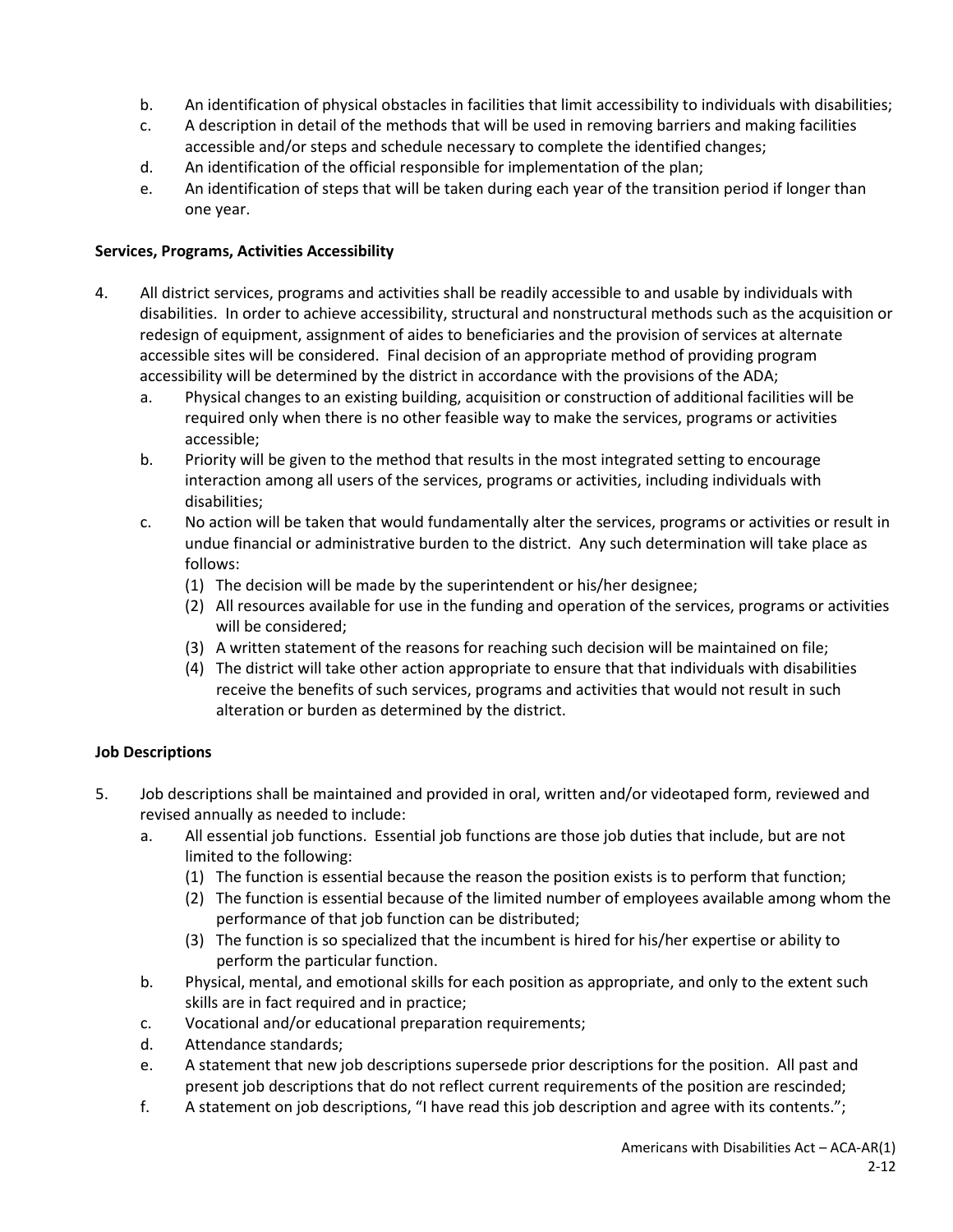g. A provision for current employee signature and the date the job description was signed.

## **Job Posting**

- 6. Job postings shall be reviewed to ensure:
	- a. All postings contain appropriate notice of the district's responsibilities under the ADA. For example: "Reasonable accommodations for the application and interview process will be provided upon request and as required in accordance with the Americans with Disabilities Act of 1990 and the Americans with Disabilities Act Amendments Act of 2008 (ADA). Individuals with disabilities may contact human resources at 541-546-2541 for additional information or assistance. Speech/hearing impaired persons may contact the district for assistance through the Oregon Telecommunication Relay Service at 1-800-735-2900 or 711."
	- b. All postings eliminate any discriminatory references;
	- c. All job advertisements provide, in addition to a telephone number to which applicants may apply for additional information, an address and/or TDD (telecommunications device for the deaf) or Oregon Telecommunication Relay Service phone number for the hearing impaired.

## **Job Application Forms**

- 7. Job application forms shall be reviewed and revised as appropriate to include:
	- a. Notice of the district's responsibilities under the ADA (see job posting notice);
	- b. A statement asking applicant whether he/she requires any reasonable accommodation for the hiring process. The hiring process may include, for example, an interview, a timed written test or job demonstration;
	- c. A request for applicant to provide documentation verifying the need for a reasonable accommodation, if deemed necessary by the district;
	- d. The elimination of any health questions such as:
		- (1) Have you ever had or been treated for any of the following conditions or diseases (followed by a checklist)?
		- (2) Please list any conditions or diseases for which you have been treated in the past three years.
		- (3) Have you ever been hospitalized? If so, for what condition?
		- (4) Have you ever been treated by a psychiatrist or a psychologist? If so, for what condition?
		- (5) Have you ever been treated for any mental or emotional condition?
		- (6) Is there any health-related reason that may prevent you from performing the job for which you are applying?
		- (7) Have you had a major illness in the past five years?
		- (8) Do you have any physical defects which prevent you from performing certain kinds of work? If yes, describe such defects and specific work limitations.
		- (9) Do you have any disabilities or impairments which may affect your performance in the position for which you are applying?
		- (10) Are you taking any prescribed drugs?
		- (11) Have you ever been treated for drug addiction or alcoholism?
		- (12) Have you ever filed for worker's compensation benefits or had a work-related injury?

## **Reasonable Accommodations – General**

8. The district will provide reasonable accommodations to qualified individuals with disabilities who are parttime, full-time or probationary employees or applicants for employment, unless to do so would cause undue hardship. Reasonable accommodations include: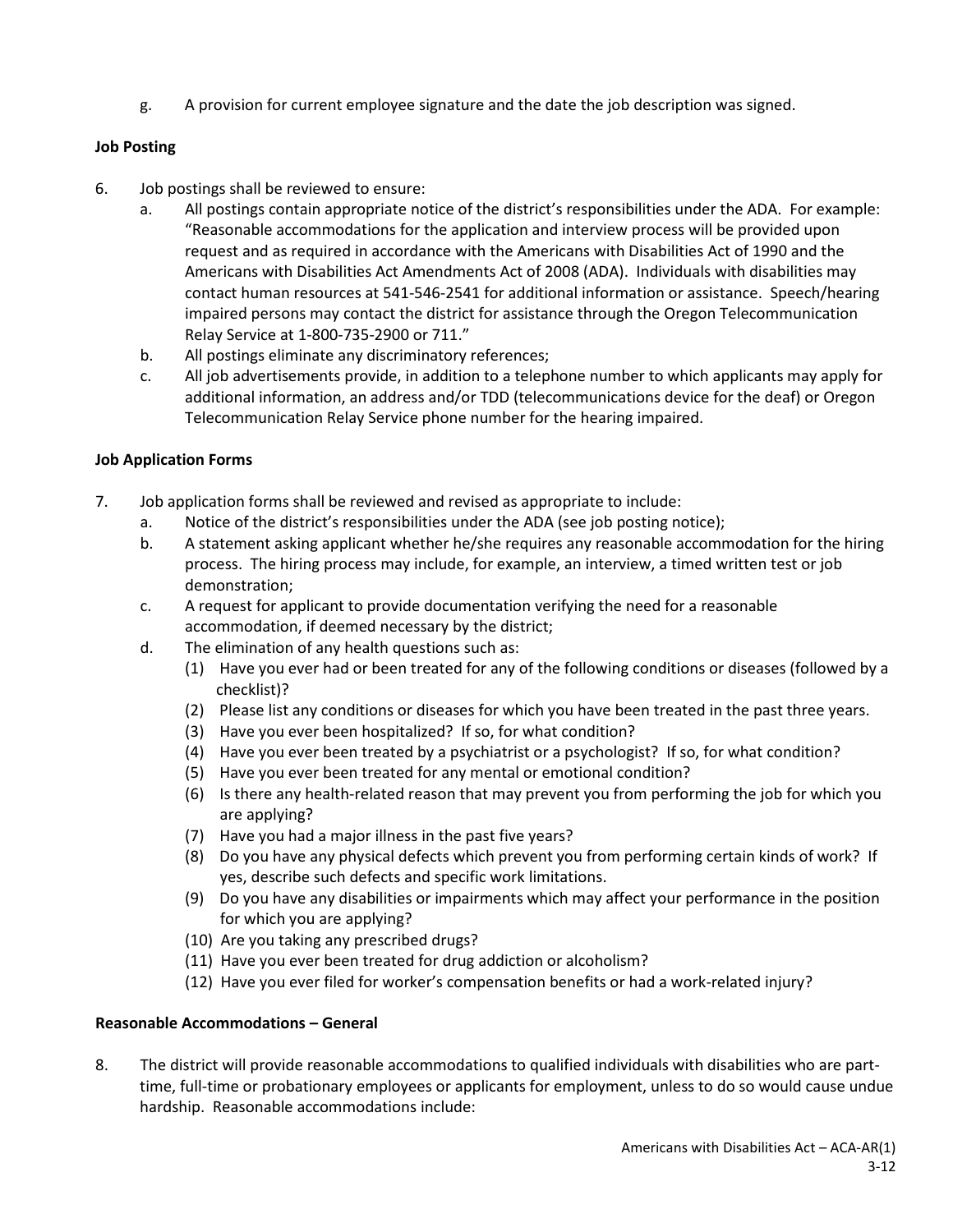- a. Modifications or adjustment to a job application process that enable a qualified applicant with a disability to be considered for the position the qualified applicant desires; or
- b. Modifications or adjustment to the work environment or to the manner or circumstances under which the position held is customarily performed that enable a qualified individual with a disability to perform the essential functions of that position; or
- c. Modifications or adjustments that enable an employee with a disability to enjoy equal benefits and privileges of employment as are enjoyed by other similarly situated district employees without disabilities.

#### **Reasonable Accommodations – Requests**

- 9. A qualified individual with a disability should request a reasonable accommodation when he/she knows there is a workplace barrier that is preventing him/her, due to a disability, from effectively competing for a position, performing a job or gaining equal access to a benefit of employment. Reasonable accommodation requests will be guided by the following provisions:
	- a. To request a reasonable accommodation, an individual may use "plain English" and need to mention the ADA or use the phrase "reasonable accommodation";
	- b. A request for a reasonable accommodation may be made on behalf of an individual with a disability by a family member, friend, health-care professional or other representative;
	- c. Requests will not be required to be in writing;
	- d. When the disability and/or the need for an accommodation is not obvious, the district may request reasonable documentation from a health-care or rehabilitation professional. The documentation request shall be related to the particular disability for which an accommodation is requested. In requesting documentation, the district will specify what types of information it is seeking regarding the disability, its functional limitations and the need for reasonable accommodation. The district recognizes it may not request an individual's complete medical record;
	- e. Documentation shall not be requested when both the disability and the need for the accommodation are obvious or the individual has already provided the district with sufficient information to substantiate that he/she has an ADA disability and needs the reasonable accommodation requested;
	- f. The district may send an individual to a health-care professional of the district's choosing, at district expenses, for the purpose of documenting a disability and/or the need for accommodation, only if the individual has provided insufficient information from his/her treating provider to substantiate that the disability exists or an accommodation is needed.

#### **Job Interview Procedures**

- 10. Job interview procedures shall be reviewed to ensure:
	- a. Physical and/or other barriers in the interview setting have been eliminated. The availability of accessible locations and accessible formats, such as a reader, Braille, audio recordings, written materials, sign language and interpreters for individuals with vision and hearing impairments and personal assistance for individuals with manual impairments have been considered as appropriate;
	- b. Questions relating to the health of the applicant, the applicant's disabilities and work-related injuries and benefits have been eliminated;
	- c. Applicant's previous work history will be ascertained without reference to the applicant's disability. The specifics of prior job functions and the applicant's ability to perform those specific functions may be discussed;
	- d. Requirements that an applicant describe or demonstrate how he/she would perform any or all job functions are required for all applicants in that job category. A particular applicant may be asked to describe or demonstrate how he/she would perform the job only when the district asked to describe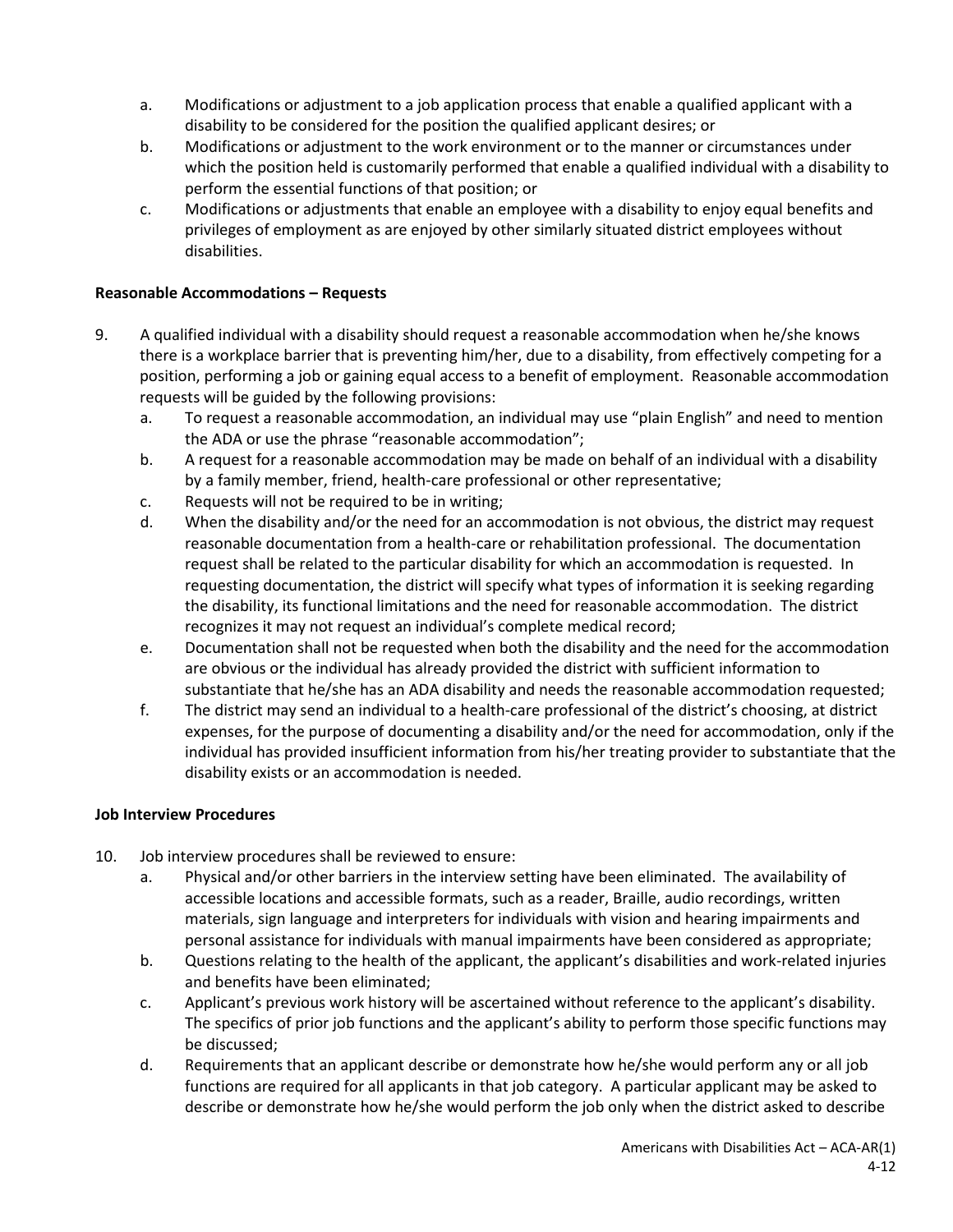or demonstrate how he/she would perform the job only when the district reasonably believes the applicant will not be able to perform a job function because of a known disability. The applicant's disability would be "known" either because it is obvious or because the applicant has voluntarily disclosed that he/she has a hidden disability;

- e. Questions related to the applicant's need to leave work to receive treatment or how often leave may be necessary as a result of a disability have been eliminated. Regular work hours, leave policies and attendance requirements may be explained and applicant asked if he/she will be able to meet those requirements. The district may ask about an applicant's prior attendance record (for example, how many days the applicants was absent from his/her last job). The district may also ask questions designed to detect whether an applicant abused his/her leave (for example, "How many Mondays or Fridays were you absent last year on leave other than approved vacation leave?") At the pre-offer stage, the district may not ask how many days an applicant was sick;
- f. Questions relating to applicant's current illegal use of drugs are not likely to elicit information about an applicant's lawful drug use, unless the district administers a test for illegal use of drugs and the applicant tests positive for illegal drug use. In such cases, the district may validate the test results by asking about lawful drug use or possible explanations for the positive result other than the illegal use of drugs;
- g. Questions relating to an applicant's prior illegal drug use are not likely to elicit information about a disability. The district may ask, for example, whether the applicant has ever used illegal drugs, when was the last time he/she used illegal drugs or if he/she has used illegal drugs in the last six months. The district will not ask questions about whether the applicant was a past drug addict. These questions are impermissible at the pre-offer stage;
- h. Questions relating to an applicant's drinking habits are not likely to elicit information related to how much alcohol an applicant drinks or whether he/she has participated in an alcohol rehabilitation program. The district may ask, for example, whether the applicant drinks alcohol or whether he/she has been arrested for driving under the influence;
- i. Questions relating to an applicant's arrest or conviction record have been included;
- j. Selection and administration of employment tests will take place in a manner that leads to test results that accurately reflect the skills, aptitudes and whatever factors the tests purport to measure, rather than the impaired sensory, manual or speaking skills of the test subjects. Performance of any nonessential skills during any testing will not be allowed;
- k. Physical agility/physical fitness tests, if required, will be specifically job related and administered to all applicants in a job category selected for interviews;
- l. Applicant provides medical certification that he/she can safely perform a physical agility or physical fitness test when required by the district;
- m. Applicant assumes responsibility and releases the district of liability for injuries incurred in performing physical agility/physical fitness test required by the district;
- n. Applicant requests for reasonable accommodations in testing will be allowed for qualified individuals with a disability:
	- (1) Tests or exercises will be postponed as needed so that a reasonable accommodation can be provided;
	- (2) Modified tests or exercises will be provided unless such accommodation would change the measurement of the essential job function being tested (i.e., provide reader to assist with written test unless ability to read is an essential job skill).
- o. Drug screening tests, if required, will be administered to **all** applicants in a job category selected for interviews;
- p. Pre-employment offer medical examinations shall not be conducted.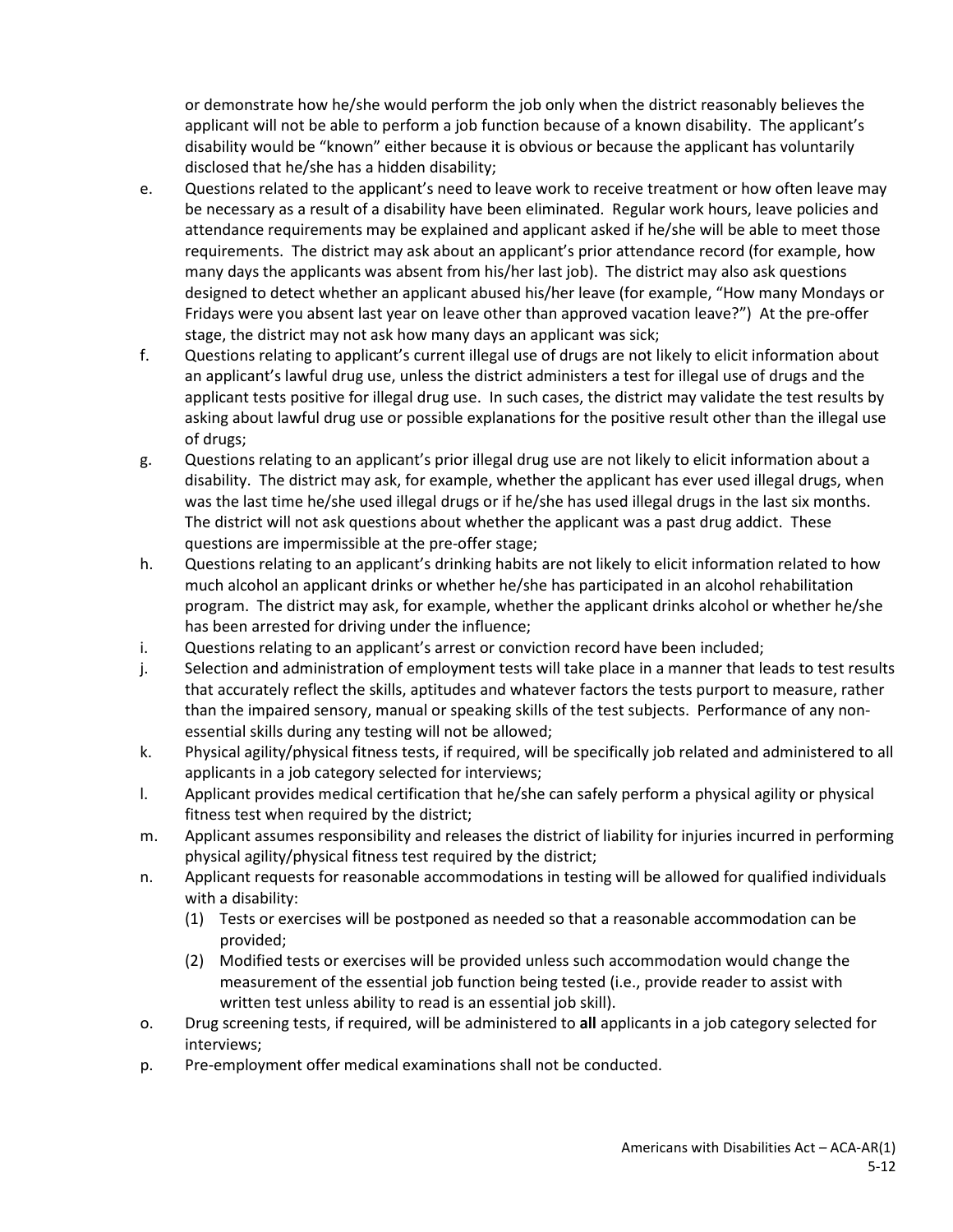## **Reference Check Procedures**

- 11. Reference check procedures shall be reviewed to ensure:
	- a. Reference checks will be conducted on all applicants in a job category who meet the job requirements and are selected for interviews. Careful and complete notes will be taken and maintained. District officials conducting reference checks:
		- (1) Before making a conditional offer of employment, may not ask previous employers or other sources about an applicant's:
			- (a) Disability;
			- (b) Illness;
			- (c) Workers' compensation history;
			- (d) Other questions that the district itself may not ask of the applicant.
		- (2) May ask a previous employer or other sources about the applicant's:
			- (a) Job functions and tasks performed;
			- (b) The quality and quantity of work performed;
			- (c) How the job functions were performed;
			- (d) Other job-related issues that do not relate to disability.

## **Job Offers**

- 12. The process for all job offers shall be reviewed to ensure:
	- a. Job offers will be made to the most qualified applicant who, with or without a reasonable accommodation, can perform the essential functions of the job. The district will adhere to the following job offer procedures:
		- (1) After a conditional offer of employment is extended, the district may inquire as to whether the successful applicant will need a reasonable accommodation related to anything connected with the job (i.e., job performance or access to benefits/privileges of the job, etc.). If the district makes such an inquiry, it will consistently seek similar information from all other successful applicants in the same job category;
		- (2) The successful applicant will be informed of medical examination and/or medical history requirements after an offer of employment has been made and before the applicant begins his/her employment duties. All entering employees in the same job category will be subjected to such medical examination and/or medical history requirements. An individual's workers' compensation history will be included in all such medical history inquiries;
		- (3) The successful applicant will be informed that the job offer may be contingent upon disability related questions, medical examination and/or medical history inquiries;
		- (4) A completed medical history form and release for medical records with the successful applicant's signature and date may be required;
		- (5) Information obtained from medical examinations and/or medical history inquiries may be used for such purpose as:
			- (a) The verification of employment history;
			- (b) To screen out applicants with a history of fraudulent workers' compensation claims;
			- (c) To provide information to state officials as required by state laws regulating workers' compensation and "second injury" funds;
			- (d) To screen out individuals who would pose a direct threat to the health and safety of self or others in the workplace which could not be reduced to an acceptable level or eliminated by a reasonable accommodation.
		- (6) Reasonable accommodations will be proved if the medical examination or medical history inquiry discloses the successful applicant is a qualified individual with a disability as defined by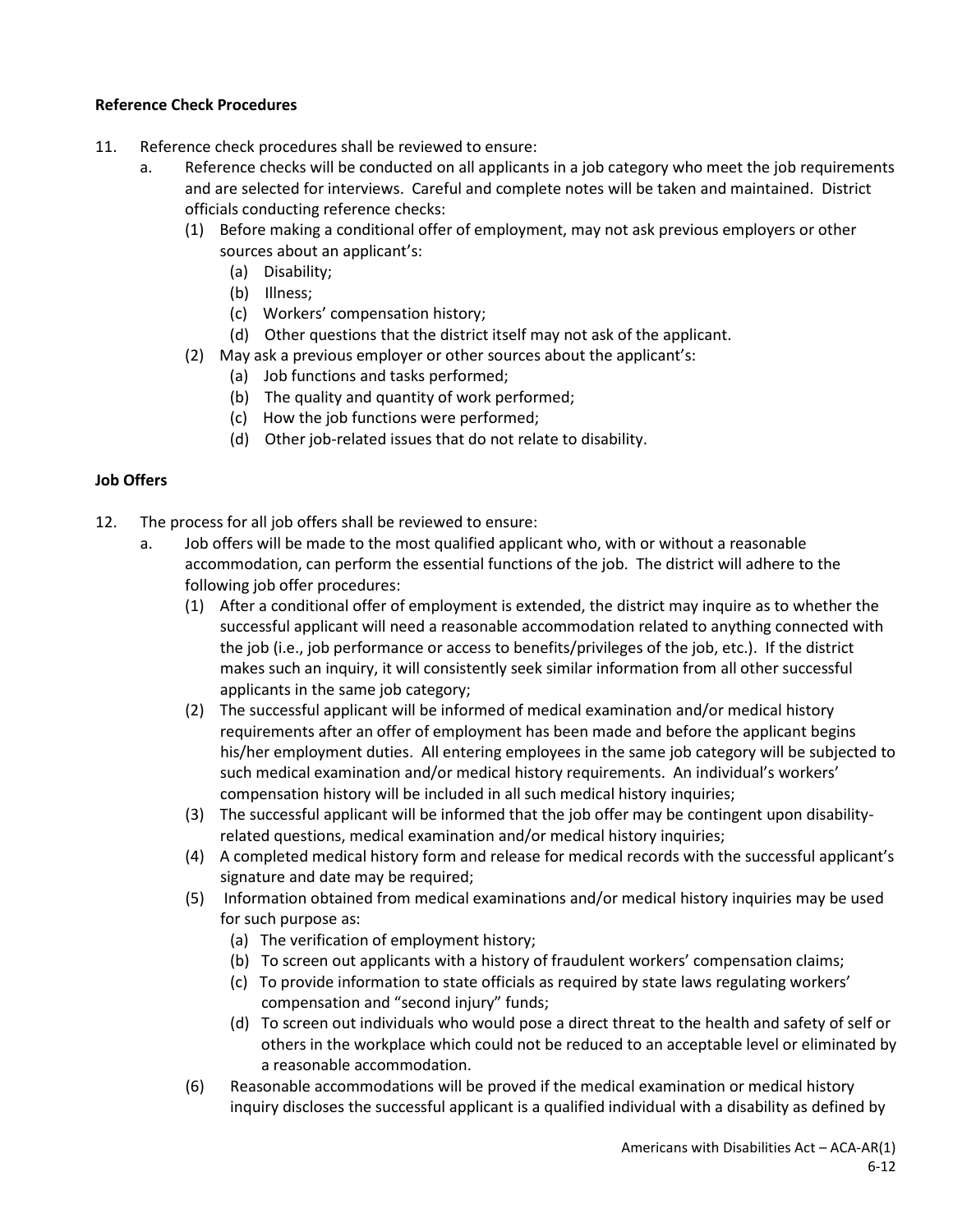the ADA. Reasonable accommodations will be provided by the district if such accommodation would enable the individual with a disability to perform the essential functions of the job or otherwise meet eligibility requirements. The reasonable accommodation will be established by the district. In determining the appropriate reasonable accommodation the district will:

- (a) Determine the essential functions of the job;
- (b) Consult with the individual who has the disability to determine his/her precise limitations and how they may be overcome;
- (c) Identify, with assistance of the individual with the disability, potential reasonable accommodations and assess their effectiveness;
- (d) Consider the preference of the individual with the disability, and then implement the reasonable accommodation that is most appropriate for the employee and the employer. (In order to be reasonable, an accommodation must be effective. It is not required that the best accommodation be selected as long as the selected accommodation provides an equal opportunity to perform the job.)
- (7) Reasonable accommodations considered may include:
	- (a) Job restructuring;
	- (b) Modified work schedules;
	- (c) Job reassignment;
	- (d) Making existing facilities used by employees accessible to and usable by individuals with disabilities;
	- (e) Acquisitions and/or modification of work policies including:
		- i) Modification of leave or attendance procedures or other such policies related to working conditions (i.e., modification of a policy prohibiting employees from eating or drinking for an employee with insulin-dependent diabetes, etc.);
		- ii) Qualified interpreters, note takers, transcription services, written materials, telephone handset amplifiers, assistive listening systems, telephones compatible with hearing aides, closed caption decoders, open and closed captioning, telecommunications devices for deaf persons (TDD's), videotext displays or other effective methods of making aurally delivered materials available to individuals with hearing impairments;
		- iii) Qualified readers, taped texts, audio recordings, Brailled materials, large print materials or other effective methods of making visually delivered materials available to individuals with visual impairments;
		- iv) Acquisition or modification of equipment or devices;
		- v) Other similar services and actions for individuals with hearing, visual and/or manual impairments.
- (8) A determination will be made whether an accommodation is reasonable or an undue burden by considering:
	- (a) Nature and cost of accommodation;
	- (b) Overall financial resources of facility;
	- (c) Number of persons employed;
	- (d) Impact on operation of facility;
	- (e) Effect on expenses and resources;
	- (f) Type of operation. Composition and functions of workforce. Geographic separation, fiscal or administrative relationship of facilities.
- (9) The successful applicant who has been offered employment contingent on medical examination results and/or medical history inquiries will be rejected if the medical condition poses a direct threat to the health or safety of others in the workplace. The district shall consider whether the risk can be eliminated or reduced by a reasonable accommodation by considering the following: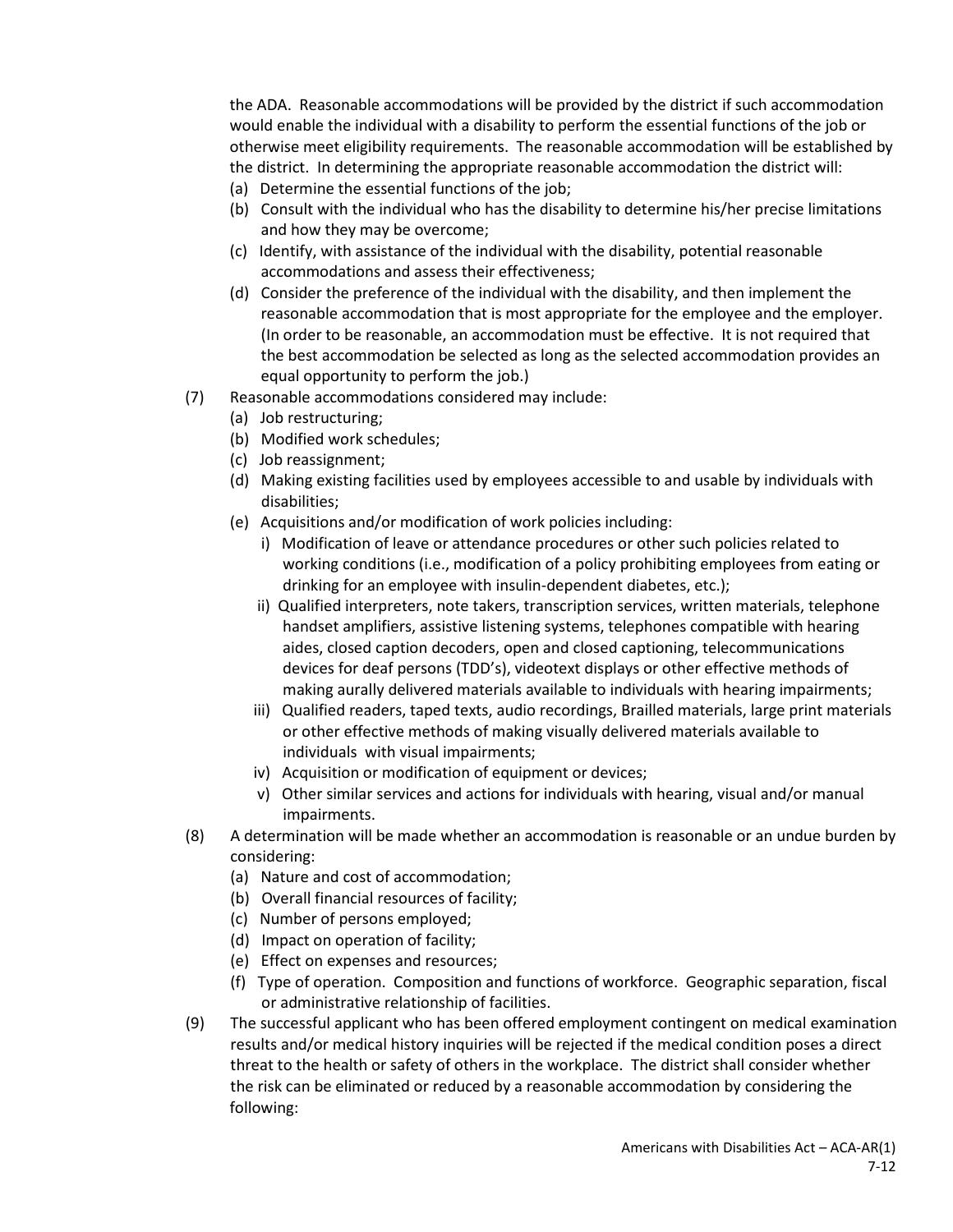- (a) The nature and severity of the potential harm to applicant or others in the workplace;
- (b) The likelihood that the potential harm will occur;
- (c) Specific risk is based on objective medical or factual evidence;
- (d) Risk is current and not speculative or remote;
- (e) Assessment of risk is based on objective medical or factual evidence;
- (f) Medical condition is a direct threat.
- (10) Should an offer of employment be withdrawn because of medical examination or medical history inquiry results, the exclusionary criteria must be job related and consistent with business activity;
- (11) Documentation will also include any determination that no reasonable accommodation was available that would enable the individual to perform the essential job functions or that accommodation would impose an undue hardship on the district;
- (12) Medical information will be kept confidential:
	- (a) Medical information must not be maintained in personnel file;
	- (b) Medical information will be released only to those with "need to know" and/or "need to reach in emergency situations" (i.e., immediate supervisors, etc);
	- (c) Medical information records will be maintained a minimum of one year.

## **Public Notice, Communications**

- 13. Notice of the district's compliance with Section 504 of the Rehabilitation Act of 1973, the Americans with Disabilities Act of 1990 and the Americans with Disabilities Act Amendments Act of 2008 (ADA) shall be displayed at each district facilities and provided, as necessary, in appropriate accessible formats to applicants, participants, beneficiaries, professional organizations and other interested persons to include:
	- a. Pertinent provisions, duties and requirements of the ADA and its applicability to the district's employment practices, services, programs and activities, including the duty to reasonably accommodate upon request and with advance notice. In its effort to provide communications with individuals with disabilities that are as effective as communications with others, the district will also provide the following:
		- (1) Individual to contact for services or questions, including office location and phone number;
		- (2) Notice of Equal Employment Opportunity Commission (EEOC) requirements displayed in conspicuous place for all job applicants and employees;
		- (3) Signage displayed at all inaccessible entrances to each of the district's facilities directing users to accessible entrances or to location at which information can be obtained about accessible facilities;
		- (4) Signage displayed at all accessible entrances to the district's facilities. The international symbol for accessibility shall be used;
		- (5) Appropriate auxiliary aids and services that may include:
			- (i) Qualified interpreters, note takers, computer-aided transcription services, written materials, telephone handset amplifiers, assistive listening systems, telephones compatible with hearing aides, telecommunications devices for deaf persons (TDD's), videotext displays and/or exchange of written notes for individuals with hearing impairments;
			- (ii) TDD's, computer terminals and/or communications boards for individuals with speech impairments;
			- (iii) Qualified readers, taped texts, audio recordings, Brailled materials, large print materials and assistance in locating items for individuals with vision impairments;
			- (iv) Telephone accessibility to enable individuals to seek immediate assistance from police, fire, ambulance and other emergency services;
			- (v) Other equally effective communications devices, services and actions.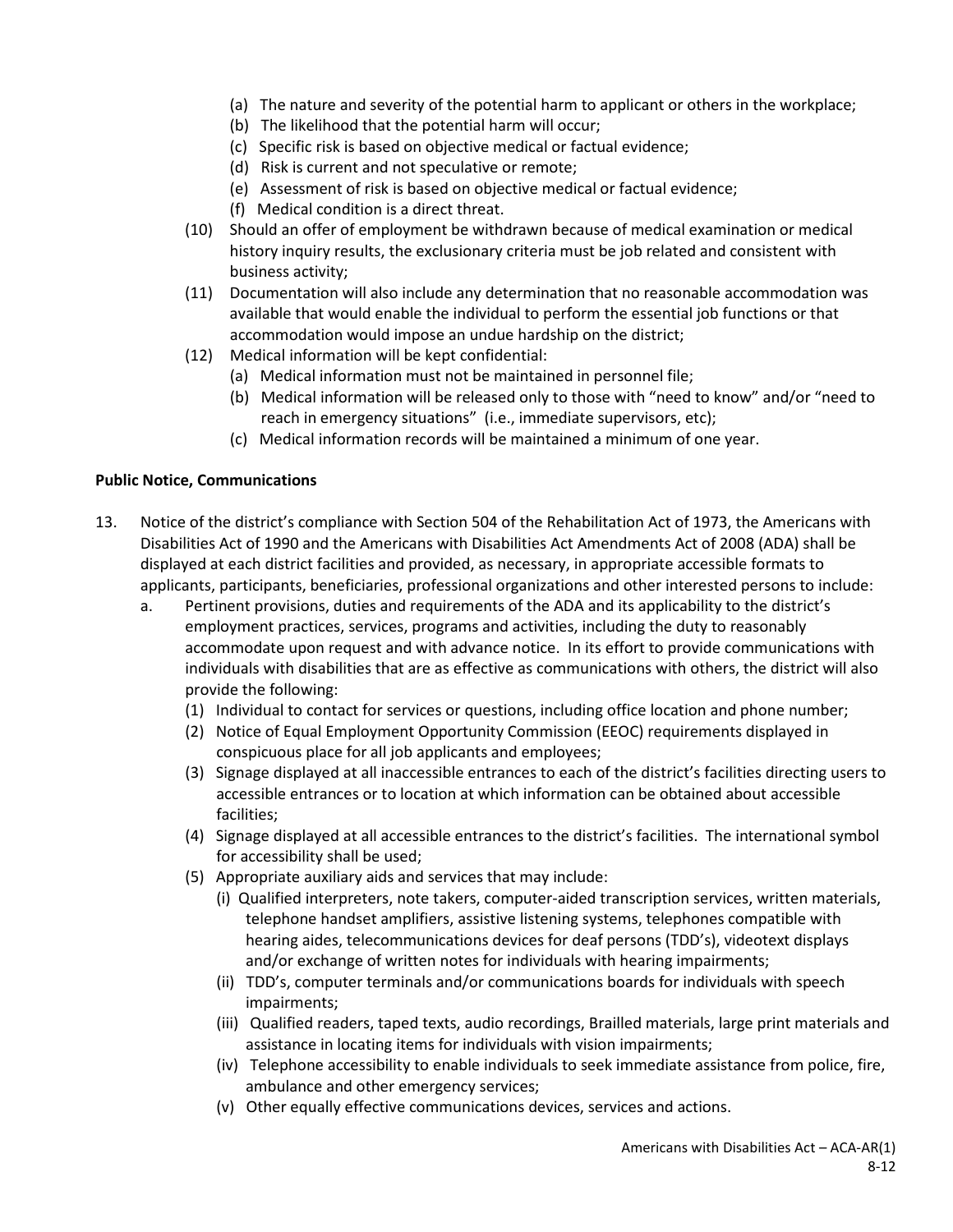- (6) Consultation with the individual with a disability to determine the most appropriate auxiliary aid or service. Priority will be given to the auxiliary aid or service that results in the most integrated setting to encourage interaction among all users, including those with disabilities. Primary consideration will be given to the expressed request of the individual with a disability. The district may select and alternative auxiliary aid or service should it determine that another equally effective means of communication is available or that the means chosen by the individual with a disability would result in a fundamental alteration in the services, programs or activities or in undue financial and administrative burden to the district;
- (7) Training to employees as needed on the acceptance and handling of telephone relay services for individuals with disabilities;
- (8) Information to employees through different means, including computers, bulletin boards, mailboxes, posters and public address systems. The district will ensure that employees with disabilities have access to information that is provided to other similarly situated employees without disabilities, regardless of whether they need such information to perform their jobs.

## **New Construction/Alterations**

- 14. All facilities designed, constructed or altered after January 26, 1992 shall be readily accessible and usable by individuals with disabilities. The district will ensure:
	- a. Alterations to existing facilities will take place in a manner that results in the altered portion of the facility being readily accessible to persons with disabilities. Alterations must not decrease accessibility;
	- b. Alterations deemed necessary to the path of travel in existing facilities requiring extensive restructuring or burdensome expense will be made in a timely fashion. Priority will be given to the following (in order):
		- (1) Entrances and routes to the altered areas;
		- (2) One accessible restroom;
		- (3) Accessible drinking fountains;
		- (4) Additional, accessible parking.
	- c. Appropriate requirements of either the Uniform Federal Accessibility Standards (UFAS) or Americans with Disabilities Act Accessibility Guidelines (ADAAG) will be met, including accessibility requirements related to work areas, bathrooms, detectable warnings, carpet and carpet tile, curb ramps and visual alarms.

#### **Post-hires/Current Employees**

- 15. All post-hire and current employee Board policies and practices shall be reviewed to ensure:
	- a. Medical examinations and/or medical history inquiries required by the district will be job related and consistent with business necessity. This will not prohibit the district from requiring proof of illness to substantiate a request for sick leave. Medical examinations and/or medical history inquiries may be administered by the district when:
		- (1) An employee is having difficulty performing his/her job effectively. The medical examination may be necessary to determine if the employee can perform essential job functions with or without a reasonable accommodation;
		- (2) An employee becomes disabled. An employee injured on or off the job, who becomes ill or otherwise suffers any other condition that meets the requirements of a disability as defined by the ADA is protected by the Act if he/she can perform the essential functions of the job with or without a reasonable accommodation. Such an examination or inquiry may also be required when the employee wishes to return to work after an illness or injury. The district will: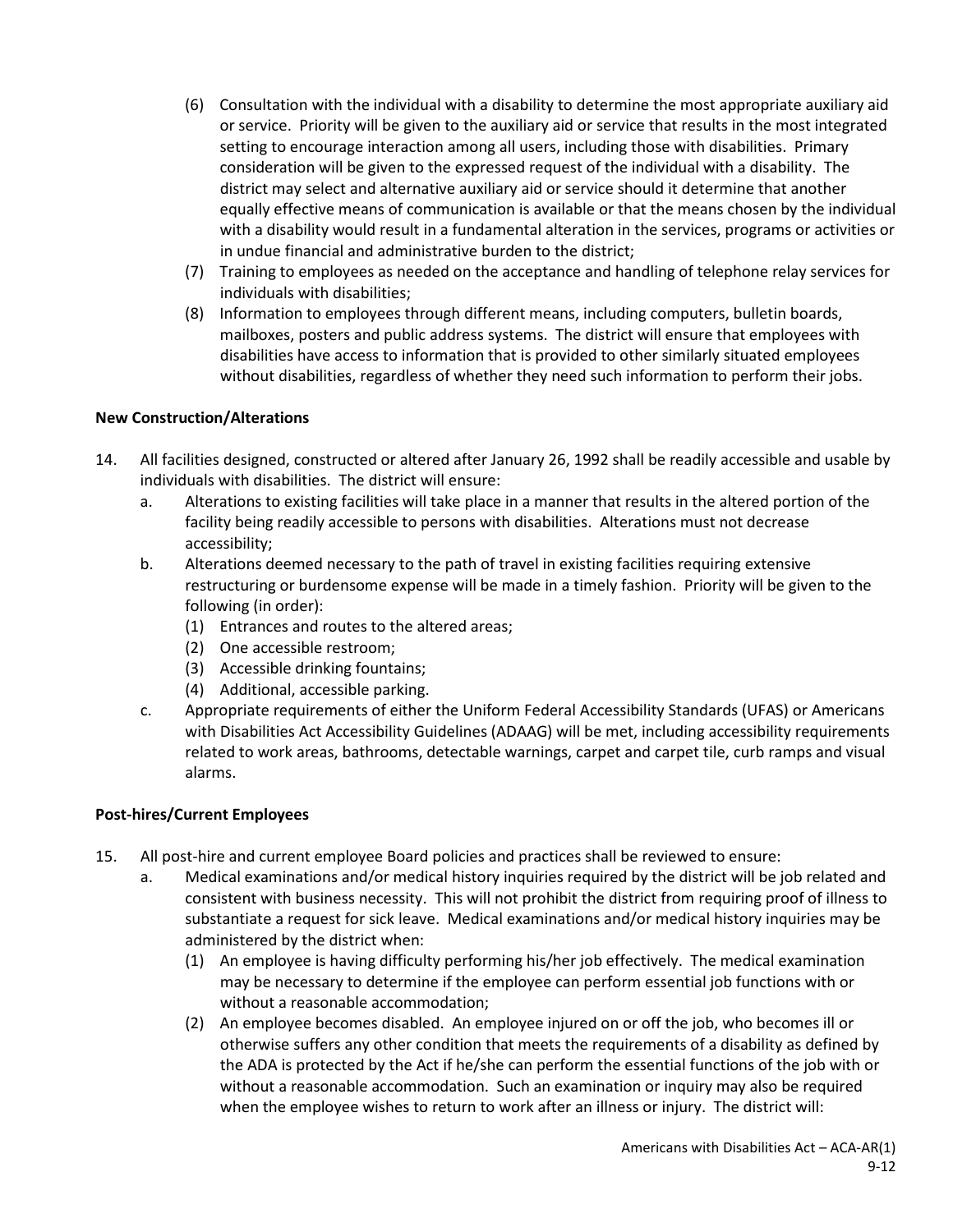- (i) Determine if the employee meets the ADA definition of an individual with a disability if a reasonable accommodation has been requested;
- (ii) Determine if the employee can perform the essential functions of the job currently held (or held before the injury or illness), with or without reasonable accommodation, and withour posing a direct threat to the health and safety of others which could not be reduced or eliminated by a reasonable accommodation;
- (iii) Identify an effective accommodation that would enable the employee to perform the essential job functions in the current (previous) job or in a vacant job for which the person is qualified with or without a reasonable accommodation.
- (3) An employee requests a reasonable accommodation on the basis of disability;
- (4) Administered as part of a voluntary employee "wellness" and health screening program.
- b. Procedures for reporting and investigating employee on-the-job injury or illness will be implemented. This district will:
	- (1) Require employees to complete workers' compensation form;
	- (2) Investigate, as necessary, documenting circumstances that led to injury and review all employee work-related injury or illness on a case-by-case basis.
- c. Procedures for communicating with health-care providers regarding employees off-work due to any injury or illness will be implemented. The district, as necessary, and at its discretion will:
	- (1) Provide health-care provider with detailed description of regular job activities, physical movement, duration of physical exertions and job description;
	- (2) Write detailed questions for the health-care provider to answer that may assist the district in determining any reasonable accommodation that may be necessary
	- (3) Ask for employee written release authorizing district representative to consult with the employee's own health-care provider.
- d. Procedures for employees not able to perform essential job functions completely after illness or injury will be implemented. The district will:
	- (1) Determine whether temporary light duty assignment is possible. In accordance with the ADA, the district is not required to create a "light duty" position unless the "heavy duty" tasks an injured employee can no longer perform are marginal job functions which may be reallocated to co-workers as part of a reasonable accommodation;
	- (2) Determine whether job can be restructured, shifting or trading duties with other workers. Job restricting as a reasonable accommodation may involve reallocating or redistributing the marginal functions of the job, altering when and/or how an essential or marginal function is performed. Marginal functions of a job that cannot be performed by an individual with a disability may be exchanged for marginal job functions performed by one or more other employees. The district is not required to reallocate essential functions of a job as a reasonable accommodation. The district may switch the marginal functions of two or more employees in order to restructure a job as a reasonable accommodation;
	- (3) Determine whether a modified or part-time work schedule may be selected as a reasonable accommodation unless modifications would cause an undue hardship. A modified schedule may involved adjusting arrival or departure times, providing periodic breaks, altering the time when certain function are performed, allowing the employee to use accrued paid leave or providing additional unpaid leave. If modifying a employee's work schedule poses an undue hardship, the district shall consider reassignment to a vacant position that would enable the employee to work the hours requested. Requests for modified or part-time work schedules for an employee covered under both ADA and Oregon Family Leave Act (OFLA) or Family Medical Leave Act (FMLA) will be considered separately. The district will determine the employee's rights under each statute to determine the appropriate actions to take;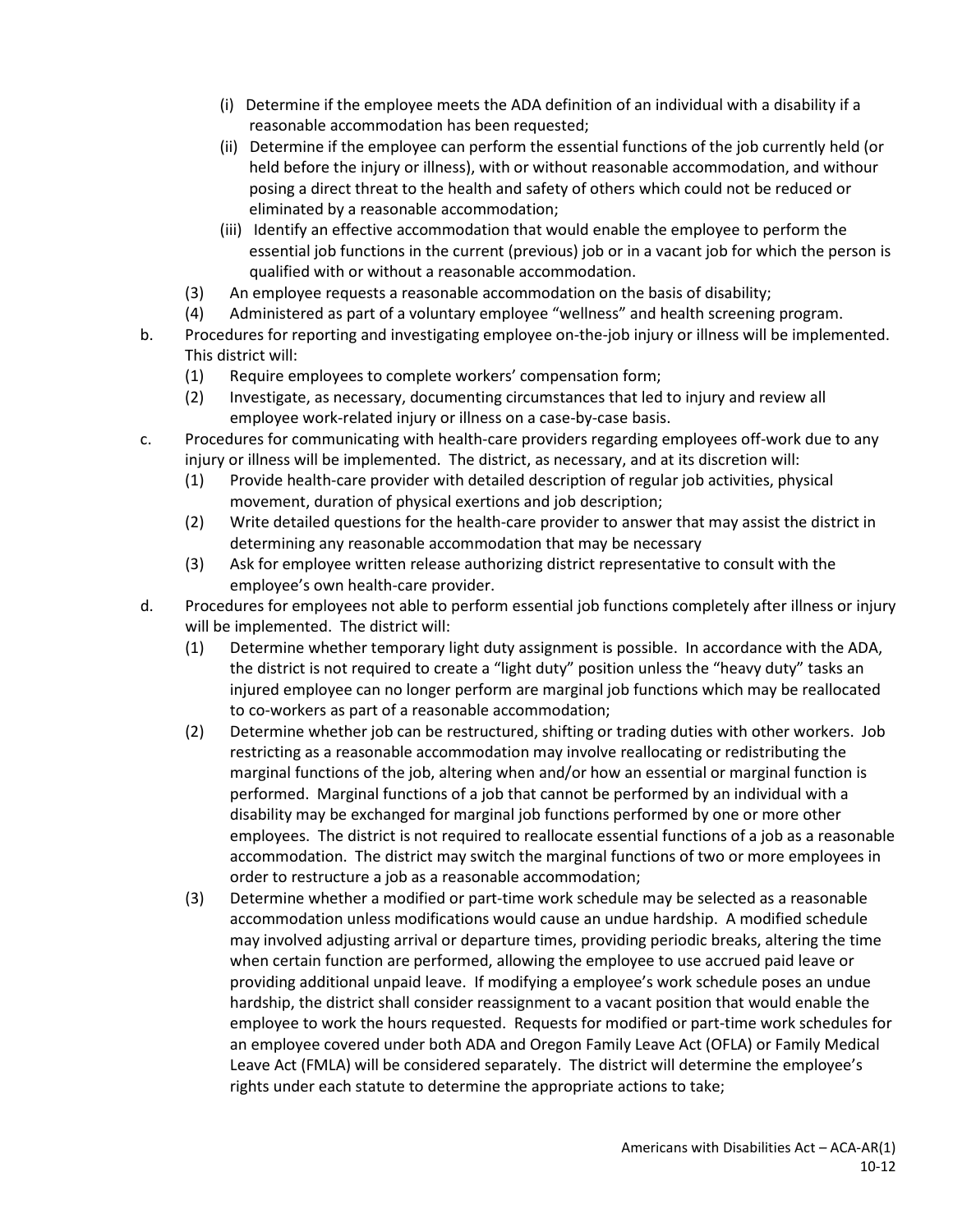(4) Determine whether reassignment to a vacant position is possible. "Vacant" means that the position is available after the employee asks for a reasonable accommodation or that the district knows that it will become available within a reasonable amount of time. Reassignment is the reasonable accommodation of last resort and required only after it has been determined that there are no effective accommodations that will enable the employee to perform the essential functions of his/her current position or all other reasonable accommodations would impose undue hardship.

(a) The employee must be qualified for the position – satisfiy the requisite skill, experience, education and other job-related requirements of the position – but need not be the best qualified person to fill the position.

(b) the employee must be able to perform the essential function of the position with or without a reasonable accommodation.

(c) The district is not required to bump an employee from a job in order to create a vacancy, nor does it have to create a new position.

- (5) Gather information from employee, health-care provider(s), consultants, etc. as to needed modifications in policies, facilities, equipment, special aids and services that may be provided as a reasonable accommodation;
- (6) Document all district efforts to provide reasonable accommodations.
- e. Qualified individuals with a disability not fully recovered from injury will not be returned to work when:
	- (1) The employee cannot perform the essential functions of the job he/she holds or desires with or without a reasonable accommodation;
	- (2) The return of the employee to work would pose a significant risk of substantial harm to self or others in the workplace and that could not be reduced to an acceptable level with a reasonable accommodation;
	- (3) The return of the employee to a light duty position involves a totally different job from the job that the employee performed before the injury. A vacant light duty position already available for which an injured employee is qualified may be a reasonable accommodation;
	- (4) It is demonstrated that the accommodation will cause an undue hardship or result in excessive financial and administrative burden as defined by the ADA, and as evidenced by the district.
- f. Unpaid leaves will be provided to qualified individuals with a disability when a reasonable accommodation cannot be made in the employee's current job. The district will comply with all workers' compensation reinstatement rights to available and suitable employment;
- g. Leave of absence or attendance policies will not discriminate against qualified individuals with disabilities. (Uniformly applied leave policies are not subject to challenge because they have a more severe effect on the individuals due to their disability. "No leave" policies, such as those forbidding leave during the first six months of employment are also not subject to challenge because they may have a more severe impact upon individuals with disabilities. An employer with a "no-leave" policy, however, may have to consider providing leave as a reasonable accommodation unless doing so would impose an undue hardship on its operation.) The district will not provide additional paid leave, but accommodations may include leave flexibility and unpaid leave;
- h. Drug and alcohol policies will meet the requirements of the ADA. Policies will state:
	- (1) Illegal use of drugs and the use of alcohol at the workplace is prohibited by all employees;
	- (2) Employees will be required to behave in conformance with the requirements of the Drug-Free Workplace Act of 1988;
	- (3) Employees who engage in the illegal use of drugs or alcohol will be held to the same qualification standards for employment or job performance and behavior to which all other employees are held, even if unsatisfactory performance or behavior is related to employee's drug use or alcoholism;